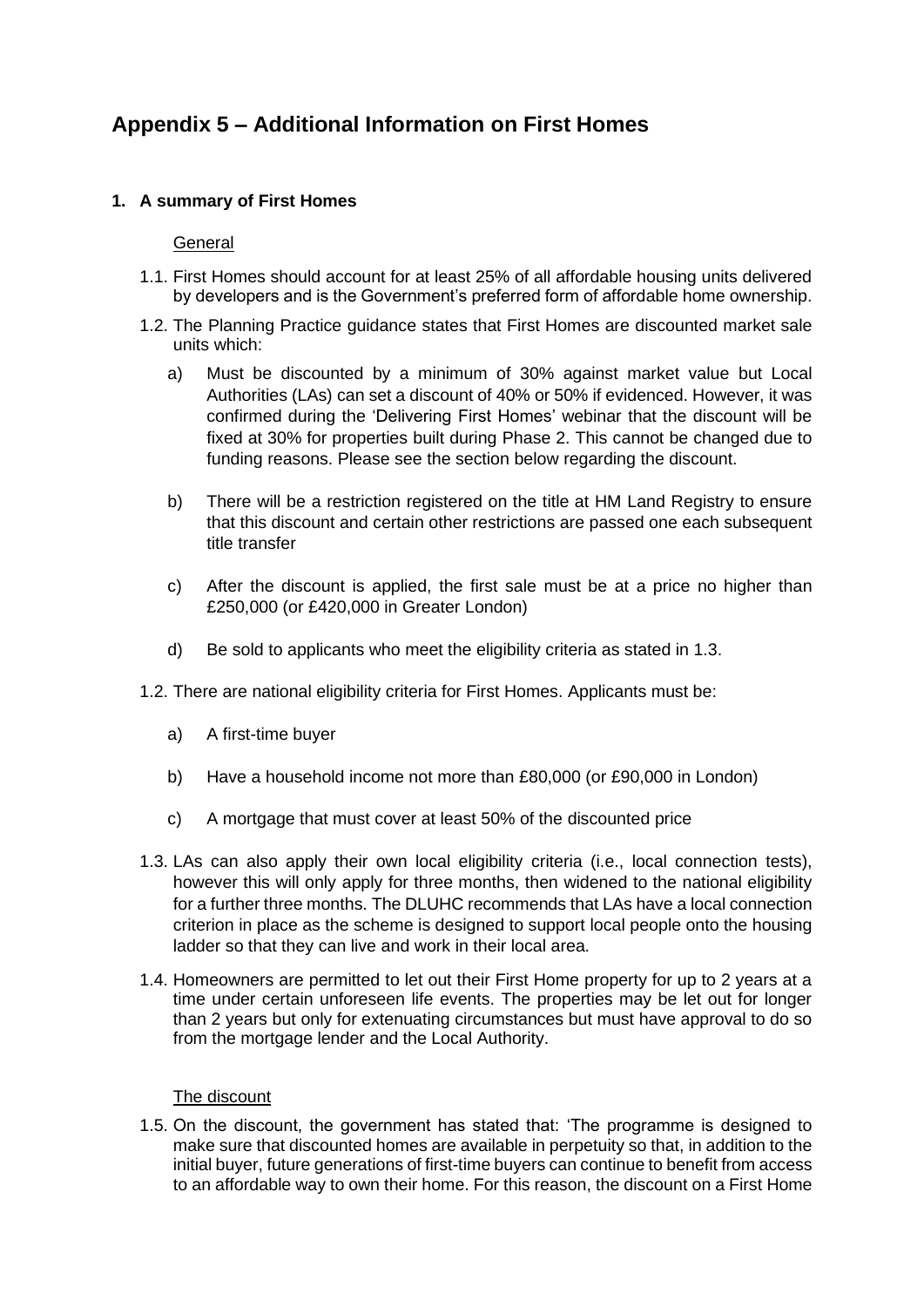is secured by a legal agreement between the developer and the local authority, which is noted on the title deed of the property (as a 'restriction on title') at the Land Registry. The restriction on title ensures that the discount is passed on as a condition of future sale.'<sup>1</sup>

- 1.6. For the main rollout of the First Homes scheme, the discounts will be funded by contributions from developers. To help launch First Homes as a new tenure, the Government is also supporting some early delivery programmes in which it is funding the discounts directly.
- 1.7. If a First Home resold as a market sale after all reasonable endeavours have been made to dispose of the dwelling as a First Home, the Local Authority will receive up to the value of the discount (referred to as the 'Additional First Homes Contribution<sup>2</sup>) minus any additional tax liability created on the part of the vendor (i.e., stamp duty)<sup>3</sup>.
- 1.8. The model s106s states that once the Council has received the Additional First Homes Contribution it should "apply all monies received towards the provision of Affordable Housing."<sup>4</sup>

#### Resales

- 1.9. LAs are expected to issue marketing instructions to the chosen estate agent once they have received notification from the homeowner of their intention to sell and ensure that the sale is marketed compliantly.
- 1.10. Depending on the criteria attached to the property, the marketing should adhere to the following cascade:

| Criteria        | Marketing duration              |                           |
|-----------------|---------------------------------|---------------------------|
|                 | Where local<br>criteria applies | National<br>criteria only |
| Local           | 3 months                        | n/a                       |
| <b>National</b> | 3 months                        | 6 months                  |
| Open market     | n/a                             | n/a                       |

1.11. LAs have the option to buy the property if no eligible buyer can be found, or they can permit the property to be sold on the open market, however the discount would be paid to the LA as stated in 1.8. If an eligible buyer is found, then the sale progresses like the initial sale.

<sup>&</sup>lt;sup>1</sup> [First Homes application documents](file:///C:/Users/Perry.Desouza/Dover%20District%20Council/Strategic%20Housing%20-%20Development%20-%20Development/Policies,%20Procedures%20&%20Guidance/First%20Homes%20(Research)/FH-applications-process-documents.pdf) - Draft, page 26

<sup>&</sup>lt;sup>2</sup> [First Homes s106 model clauses,](https://www.gov.uk/government/publications/first-homes-model-section-106-agreement-for-developer-contributions?utm_medium=email&utm_campaign=govuk-notifications&utm_source=34361185-84bd-4302-8689-0f5fb2aed2e4&utm_content=immediately) 3.10,

<sup>&</sup>lt;sup>3</sup> [Local Authorities Q&A First Home event notes,](file:///C:/Users/Perry.Desouza/Dover%20District%20Council/Strategic%20Housing%20-%20Development%20-%20Development/Policies,%20Procedures%20&%20Guidance/First%20Homes%20(Research)/First%20Homes/First%20Homes%20-%20Q&A.pdf) page 14

<sup>4</sup> [First Homes s106 model clauses,](https://www.gov.uk/government/publications/first-homes-model-section-106-agreement-for-developer-contributions?utm_medium=email&utm_campaign=govuk-notifications&utm_source=34361185-84bd-4302-8689-0f5fb2aed2e4&utm_content=immediately) 3.11.2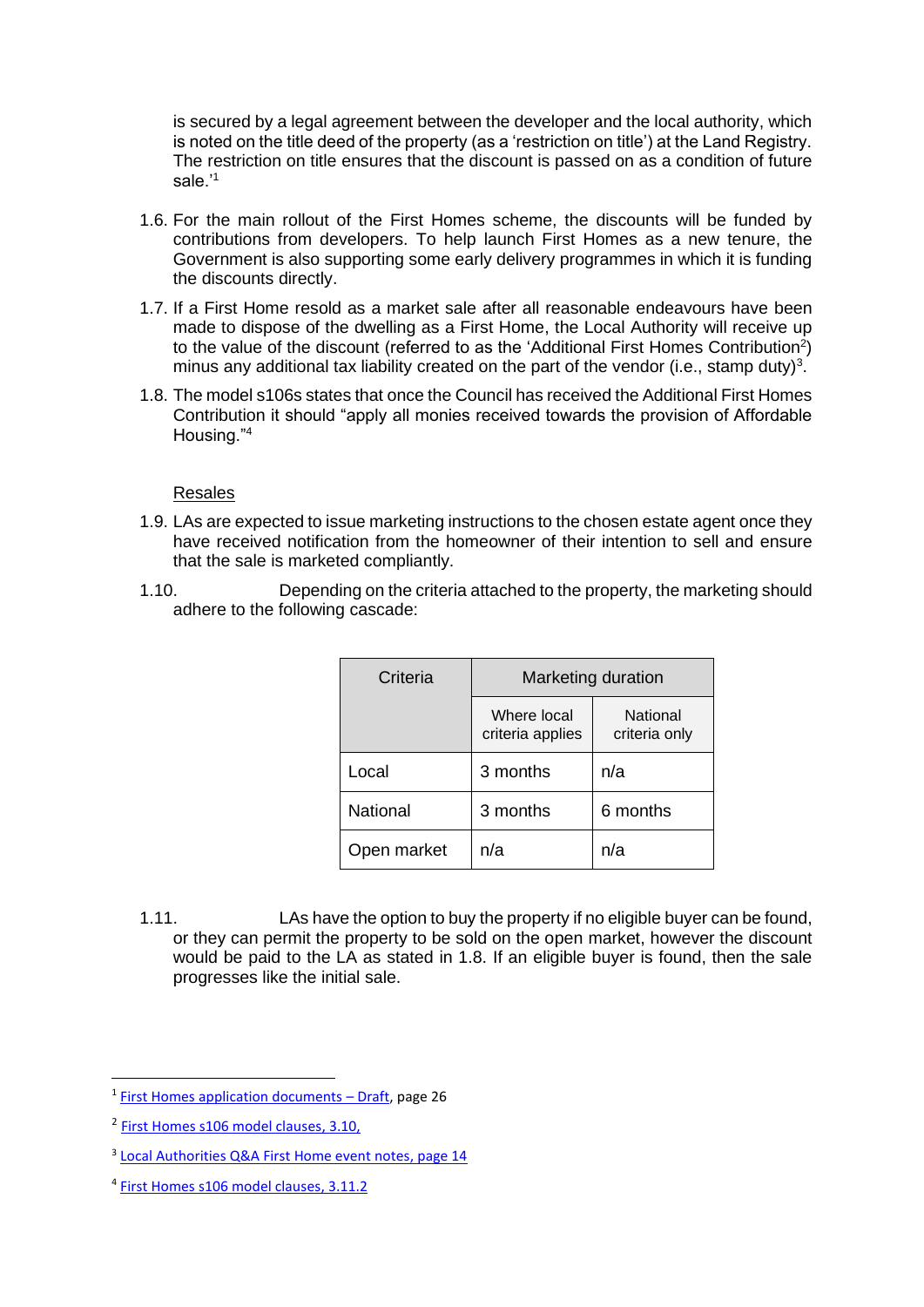#### Letting of First Homes

- 1.12. Homeowners are permitted to let out their First Home property for up to 2 provided they notify DDC, and subject to the terms of their mortgage agreement.
- 1.13. The properties may be let out for longer than 2 years but only for extenuating circumstances but must have approval to do so from the mortgage lender and the Local Authority. Such circumstances include:
	- a) For a short job posting
	- b) For deployment elsewhere
	- c) In relationship breakdowns
	- d) Fleeing domestic abuse
	- e) Redundancy
	- f) Caring for a relative or friend
- 1.14. Lodgers are permitted with no time restrictions, provided that the property remains the homeowners only residence.

## **2. Support and advice for Local Authorities**

#### **General**

- 2.1. LGCC have stated that a dedicated Contract Manager at Homes England will liaise with LAs regarding specific site / scheme issues. No other information has been provided regarding this role, or whether they will be a definite point of contact for all scheme / sites other than development issues. (I.e., issues relating to applications).
- 2.2. Email updates / bulletins will be provided to LAs and other stakeholders regarding the early delivery programme.
- 2.3. Two emails have been provided for any queries relating to the early delivery programme or the First Homes policy in general.
	- a) [first.homes@homesengland.gov.uk](mailto:first.homes@homesengland.gov.uk) for queries relating to the Early Delivery Programme
	- b) [first.homes@levellingup.gov.uk](mailto:first.homes@levellingup.gov.uk) for queries regarding First Homes policy

#### Documentation

- 2.4. The Local Government Capacity Centre (LGCC) have confirmed that LAs will be supported administratively by providing the following documentation:
	- a) Reservation, application, and conveyancing templates
	- b) S106 templates